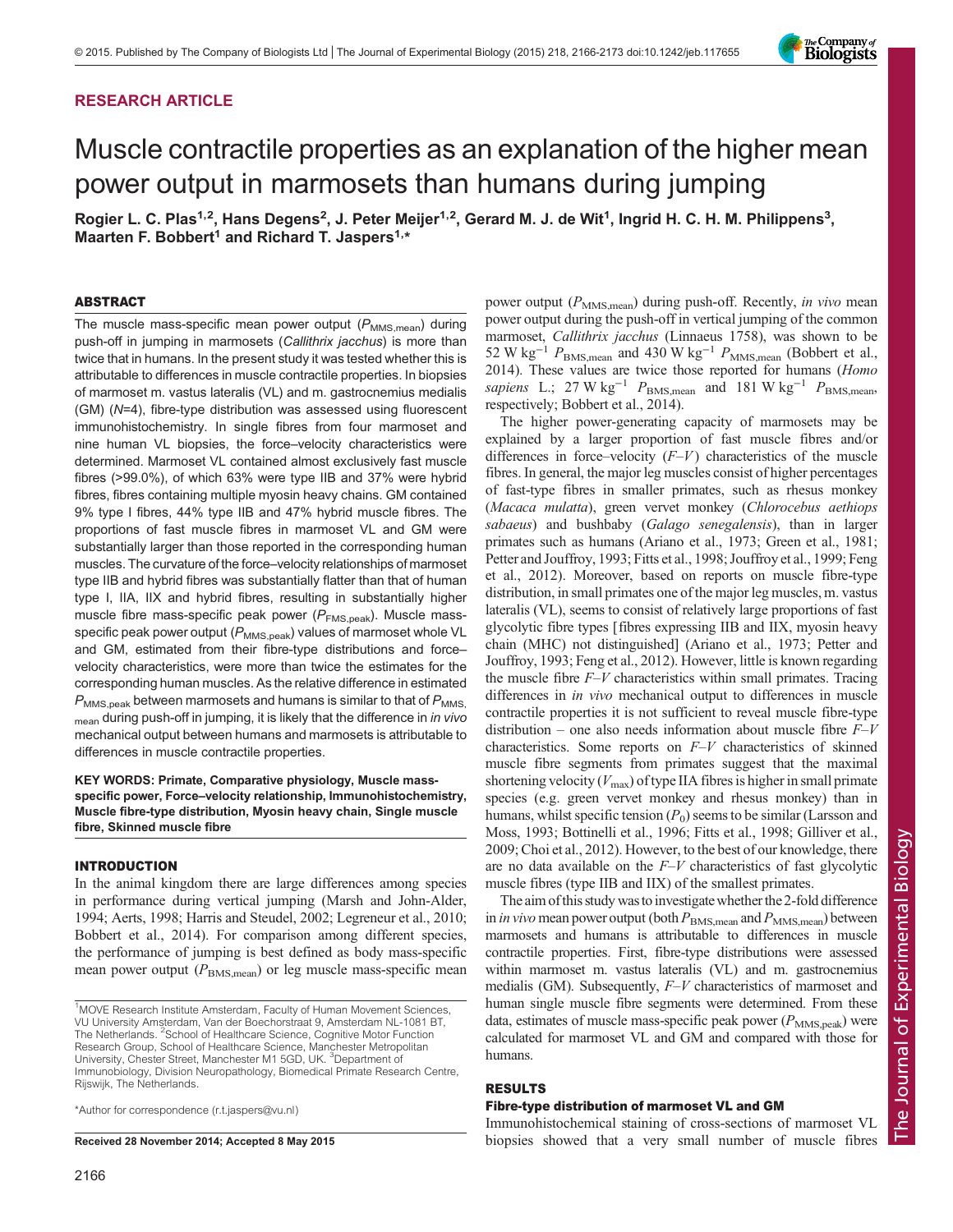| <b>List of symbols and abbreviations</b>                         |  |  |  |  |  |  |  |
|------------------------------------------------------------------|--|--|--|--|--|--|--|
| curvature of Hill's relationship<br>a/P <sub>0</sub>             |  |  |  |  |  |  |  |
| <b>FCSA</b><br>fibre cross-sectional area                        |  |  |  |  |  |  |  |
| FI.<br>fibre length                                              |  |  |  |  |  |  |  |
| $F-V$<br>force-velocity                                          |  |  |  |  |  |  |  |
| m. gastrocnemius medialis<br>GM                                  |  |  |  |  |  |  |  |
| <b>MHC</b><br>myosin heavy chain                                 |  |  |  |  |  |  |  |
| body mass-specific mean power<br>$P_{\text{BMS},\text{mean}}$    |  |  |  |  |  |  |  |
| fibre mass-specific peak power<br>$P_{\text{FMS,peak}}$          |  |  |  |  |  |  |  |
| muscle mass-specific mean power<br>$P_{\text{MMS}, \text{mean}}$ |  |  |  |  |  |  |  |
| muscle mass-specific peak power<br>$P_{\text{MMS,peak}}$         |  |  |  |  |  |  |  |
| specific tension<br>$P_{\alpha}$                                 |  |  |  |  |  |  |  |
| $P-V$<br>power-velocity                                          |  |  |  |  |  |  |  |
| m. vastus lateralis<br>VI                                        |  |  |  |  |  |  |  |
| maximal shortening velocity                                      |  |  |  |  |  |  |  |

expressed type I MHC (0.2±0.05% in the distal region of VL and  $1.1\pm0.53\%$  in the proximal region). In VL,  $68.9\pm5.1\%$  (distal) and 56.5±7.50% ( proximal) of the fibres were pure type IIB fibres, while the remaining fibres were hybrid fibres, expressing multiple MHCs.

In GM, the proportion of type I fibres  $(8.6 \pm 1.9\%$  in the distal region and 9.7±5.3% in the proximal region) was also very small. In GM,  $48.0\pm4.5\%$  (distal) and  $40.6\pm12.37\%$  (proximal) of the muscle fibres expressed type IIB MHC exclusively. The proportions of the different fibre types are summarized in Fig. 1 and [Table 1.](#page-2-0) No main effects for muscle and region and no interaction effects were found.

#### Marmoset optimal sarcomere length

To measure  $F-V$  characteristics around optimal sarcomere length, we determined the optimal sarcomere length by measuring the length–force characteristics of five muscle fibre segments. Force deterioration due to transferring the fibre from relaxing to activating solution was on average 2.5±0.2% per activation. Mean optimal sarcomere length derived from polynomial fits was  $2.59\pm0.06$  µm.

#### F–V characteristics of marmoset and human muscle fibres

Using electrophoresis, 77 of all 82 marmoset muscle fibres were identified as type IIB fibres. As immunohistochemical staining showed that type IIB MHC is the only isoform expressed in muscle fibres singularly and hybrid fibres always contain type IIA and IIX MHC, we considered marmoset muscle fibre segments expressing one MHC band as pure type IIB muscle fibres (see [Fig. 2](#page-2-0) for three typical examples in combination with a rat soleus homogenate). Of the 52 human fibres analysed, six consisted of type I MHC, 27 consisted of only type IIA MHC, nine consisted of only type IIX MHC and 10 contained multiple MHCs.

 $F-V$  characteristics for each fibre type and species are displayed in [Table 2.](#page-3-0) As none of the marmoset muscle fibres were similar in type to the tested human muscle fibres, it was not possible to use a mixed model analysis with fibre type and species. Therefore, to test for differences in  $F-V$  characteristics between marmoset type IIB and hybrid fibres, a Student's t-test was used. To test for differences in F–V characteristics between different human muscle fibre types, a one-way ANOVA was used. Subsequently, Student's t-tests were performed to test for differences between different human and marmoset fibre types. Within marmoset fibres, the muscle fibre cross-sectional area (FCSA) was significantly larger in marmoset type IIB fibres than in marmoset hybrid fibres. ANOVA in human muscle fibres indicated only a significant main effect for  $V_{\text{max}}$ , with type I muscle fibres being slower compared with all other human fibre types (type IIA, IIX and hybrid). Subsequent testing indicated that marmoset type IIB fibres had a significantly higher muscle fibre mass-specific peak power output  $(P_{\text{FMS,peak}})$  than all human fibre types. Marmoset hybrid fibres also had a higher  $P_{\text{FMS,peak}}$  than human type I, IIA and hybrid fibres. This difference in  $P_{\text{FMS,peak}}$ was mainly caused by a significantly higher curvature of Hill's relationship  $(a/P_0)$  in marmoset fibres (both type IIB and hybrid) compared with that in all human fibre types (I, IIA, IIX and hybrid). For type IIB marmoset muscle fibres,  $a/P_0$  was 3-fold higher than that for human fibres.  $V_{\text{max}}$  of marmoset type IIB and hybrid muscle fibres was significantly higher than that of human type I fibres and significantly lower in marmoset type IIB than in human type IIA muscle fibres. FCSA of marmoset type IIB fibres was significantly smaller than that of human type IIA, IIX and hybrid fibres. FCSA of marmoset hybrid fibres was significantly smaller than that of all human fibre types.  $P_0$ , calculated as force divided by FCSA, did not differ among different fibre types (of both marmoset and human). However, the question remains to what extent estimates of  $P_{\text{MMS},\text{peak}}$  of whole VL and GM of marmosets and humans differ.

## Total VL- and GM-specific velocity–force and velocity–power estimates: marmoset versus human

To estimate  $P_{\text{MMS},\text{peak}}$  of VL and GM,  $F-V$  and  $P-V$  curves of both muscles were estimated. The calculation took the average  $F-V$ characteristics of each fibre type and the fibre-type distribution into account. Human VL consists of 46.3% type I, 44.3% type IIA and 8.9% type IIX fibres, while human GM consists of 49.4% type I, 42.8% type IIA and 6.6% type IIX fibres ([Green et al., 1981\)](#page-7-0). Unfortunately, we were not able to measure  $F-V$  characteristics of type I muscle fibre segments derived from marmoset muscles. Instead, we used reported values for  $F-V$  parameters of human type I muscle fibres as conservative estimates for marmoset type I muscle fibres. Our calculations yielded whole-muscle  $P_{\text{MMS,peak}}$  of marmoset VL and GM of more than twice the corresponding



marmoset leg muscles. (A,B) Fibre-type distribution in distal and proximal regions of m. vastus lateralis (VL<sub>dist</sub> and VL<sub>prox</sub>, respectively; A) and m. gastrocnemius medialis ( $GM<sub>dist</sub>$  and  $GM<sub>orox</sub>$ , respectively; B). Data are means+s.e.m.  $N=4$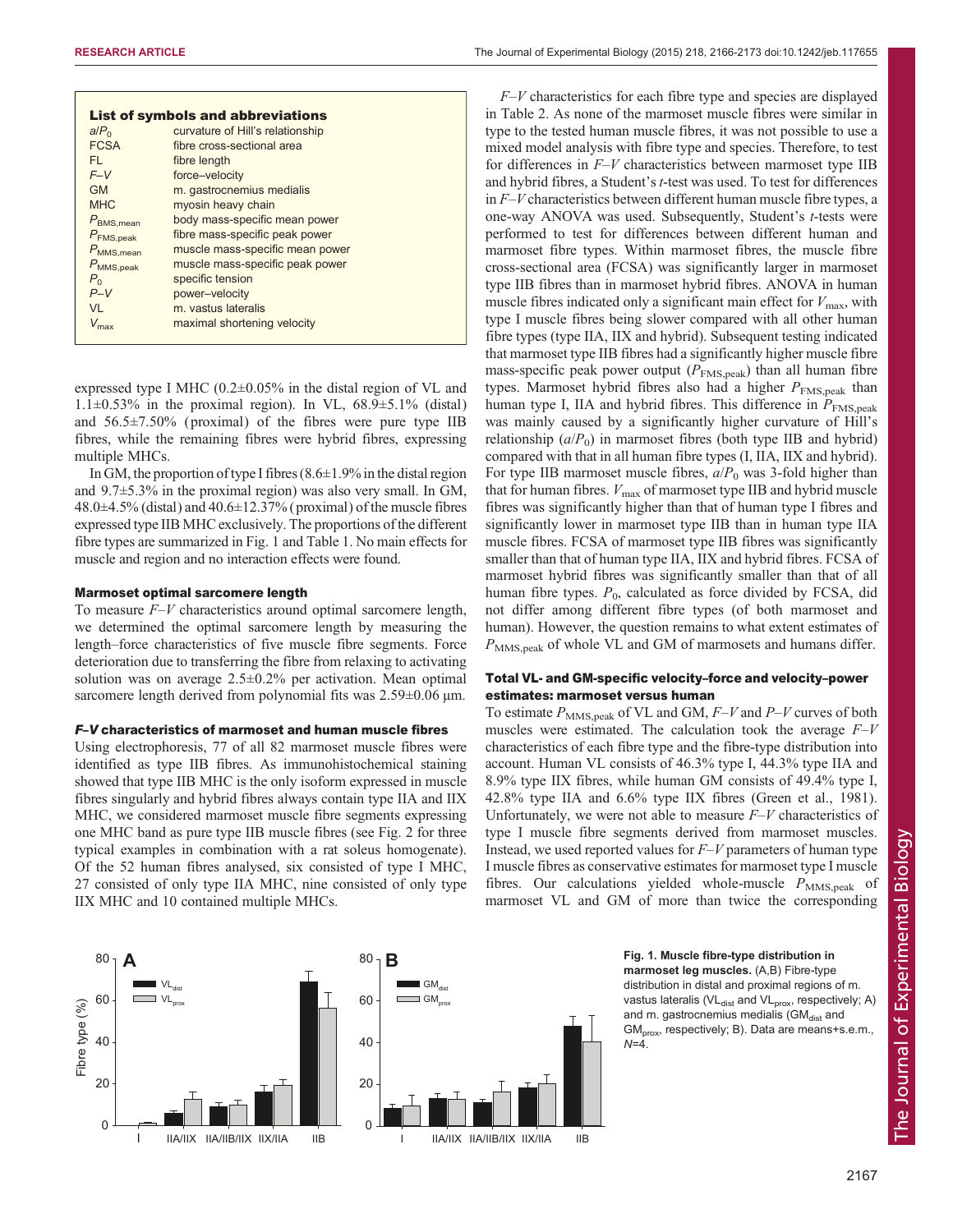taken from the middle part of the muscles and biopsies for

|                                             | <b>Human</b>    |                 |                 |                 | <b>Marmoset</b> |                 |                 |
|---------------------------------------------|-----------------|-----------------|-----------------|-----------------|-----------------|-----------------|-----------------|
|                                             | Tvpe I          | Type IIA        | Tvpe IIX        | Hybrid          | Type I          | Tvpe IIB        | Hvbrid          |
| VL fibre-type distribution $(\%)^a$         | $46.3 \pm 3.9$  | $44.3 \pm 3.2$  | $8.9 \pm 2.3$   |                 | $0.6{\pm}0.3$   | $62.7 \pm 6.3$  | $36.7 \pm 7.4$  |
| GM fibre-type distribution $(\%)^a$         | $49.4 \pm 2.8$  | $42.8 \pm 3.5$  | $6.6 \pm 2.6$   |                 | $9.1 \pm 3.6$   | $44.3 \pm 8.4$  | $46.6 \pm 9.4$  |
| $P_{\text{FMS,peak}}$ (W kg <sup>-1</sup> ) | $2.53 \pm 1.36$ | $5.45 \pm 0.61$ | $6.51 \pm 1.25$ | $5.15 \pm 0.75$ |                 | $9.17 \pm 0.35$ | $8.90 \pm 1.86$ |
| VL $P_{MMS,peak}$ (W $kg^{-1}$ )            | 3.7             |                 |                 |                 | 8.7             |                 |                 |
| $GMP_{MMS,peak}$ (W kg <sup>-1</sup> )      | 3.5             |                 |                 |                 | 8.0             |                 |                 |

<span id="page-2-0"></span>Table 1. Fibre-type distribution, fibre mass-specific peak power and estimated whole-body muscle mass-specific peak power in marmoset and human m. vastus lateralis (VL) and m. gastrocnemius medialis (GM)

Data are means±s.e.m.

 $P_{\text{FMS},\text{peak}}$  (fibre mass-specific peak power) was measured in vitro at 15°C;  $P_{\text{MMS},\text{peak}}$  (muscle mass-specific peak power) was estimated at 15°C. <sup>a</sup>Human values for fibre-type distribution are taken from [Green et al. \(1981\)](#page-7-0).

human values: 8.7 W kg−<sup>1</sup> for marmoset VL versus 3.7 W kg−<sup>1</sup> for human VL, and 8.0 W kg<sup>-1</sup> for marmoset GM versus 3.5 W kg<sup>-1</sup> for human GM (Table 1, [Fig. 3](#page-3-0)).

#### **DISCUSSION**

The aim of this study was to investigate whether the 2-fold difference in *in vivo* power output (both  $P_{\text{BMS,mean}}$  and  $P_{\text{MMS,mean}}$ ) between marmosets and humans is attributable to differences in muscle contractile properties. We showed that marmoset VL consists mainly of fast-type muscle fibres (>99.0%), of which the majority express pure type IIB MHC (63%). Almost all other muscle fibres express multiple fast MHC isoforms in different proportions. F–V characteristics differed among fibre types. Significantly higher  $P_{\text{FMS,peak}}$  values were found in marmoset type IIB and hybrid fibres than in human type I, IIA, IIX and hybrid fibres, mainly because of a significantly higher  $a/P<sub>0</sub>$  in marmoset.

 $P_{\text{MMS,peak}}$  of whole VL and GM were estimated by combining our measured  $F-V$  characteristics of skinned single fibre segments of marmosets and humans with fibre-type distribution in GM and VL of the marmoset and reported fibre-type distributions in humans, respectively. The estimates for marmoset VL and GM  $P_{\text{MMS,peak}}$ were 2.4 and 2.3 times those for human VL and GM  $P_{\text{MMS,peak}}$ . These differences are similar to differences reported for mean power output (both  $P_{\text{BMS,mean}}$  and  $P_{\text{MMS,mean}}$ ) delivered during push-off of a vertical jump. In marmoset,  $P_{\text{BMS,mean}}$  was 1.9 times and  $P_{\text{MMS,mean}}$  2.4 times that of human ([Bobbert et al., 2014\)](#page-7-0). These results indicate that during a maximal vertical jump the higher in *vivo* mean power output (both  $P_{\text{BMS,mean}}$  and  $P_{\text{MMS,mean}}$ ) delivered by marmosets compared with that by humans is mainly caused by a larger proportion of fast muscle fibres in the main leg extensor muscles of the marmoset.

Some methodological limitations need to be considered regarding the accuracy of estimates of whole-muscle  $P_{\text{MMS,peak}}$ based on the present data and those of the cited studies. First, biopsies for assessment of  $F-V$  characteristics of marmosets were



Fig. 2. Myosin heavy chain (MHC) composition of three marmoset single muscle fibres and a rat soleus homogenate. Three single muscle fibre segments were analysed using SDS-PAGE. A hybrid fibre is shown in the left lane and pure type IIB fibres are shown in the middle two lanes. The right lane contains a rat m. soleus homogenate as reference.

assessment of fibre-type distribution from the proximal and distal parts. Theoretically, it is possible that muscle fibre types were not homogeneously distributed throughout the muscles. However, muscle fibre-type distribution in the analysed sections was highly uniform and no difference was shown between proximal and distal biopsies. It is therefore unlikely that our estimates are biased as a result of measurement errors caused by the location of biopsies. Second, biopsies of marmosets were taken post mortem, whereas those of humans were sampled in vivo. However, as marmoset biopsies were taken within 15 min post mortem, it seems highly unlikely that the results would have been affected by differences in harvesting conditions. Moreover, if this had influenced the results, the estimated  $P_{\text{MMS,peak}}$  of marmosets would be underestimated rather than overestimated. Third, current estimates for whole-muscle  $P_{\text{MMS,peak}}$  reported are still far from values reported for in vivo  $P_{\text{BMS,mean}}$  and  $P_{\text{MMS,mean}}$ . This difference is caused by the fact that reported  $P_{\text{FMS,peak}}$  for different fibre types is determined at 15°C whilst *in vivo* muscles operate at about 37°C. Making a fair translation from skinned single fibre segment force characteristics to whole-muscle force characteristics *in vivo* requires a comparative study of the temperature dependence of single muscle fibres. For such a translational step between *ex vivo* and *in vivo*, measurements with *in situ* whole muscles seem indicated. Another factor affecting the estimate of whole-muscle power output is that dissection and treatment of muscle tissue for determining muscle fibre  $F-V$ characteristics involves permeabilization of muscle fibres and, whilst suspended in relaxing solution, swelling of the fibre ([Degens](#page-7-0) [and Larsson, 2007\)](#page-7-0). Both the skinning and the swelling of the muscle fibre may decrease the measured  $P_{\text{FMS,peak}}$  ([Moss, 1979](#page-7-0); [Elzinga et al., 1989; Degens and Larsson, 2007](#page-7-0)). However, these factors will not affect the conclusions of the current study as a direct comparison between human and marmoset fibre  $F-V$  characteristics was made using the same method and set-up. Because the protocol, the solutions used and temperature have a large effect on  $F-V$ characteristics, we refrain from comparing our results with those obtained in other studies.

Taking all limitations into account, it seems safe to say that estimated whole-muscle  $P_{\text{MMS,peak}}$  of VL and GM, calculated on the basis of muscle fibre-type distributions and fibre  $F-V$ characteristics, are twice as high in marmosets as in humans. These differences are mainly attributable to differences in the MHC expression between the two species.

# Marmosets have fast muscles and a unique expression of type IIB MHC

To the best of our knowledge, the present study is the first to distinguish between fast-type MHC isoforms expressed in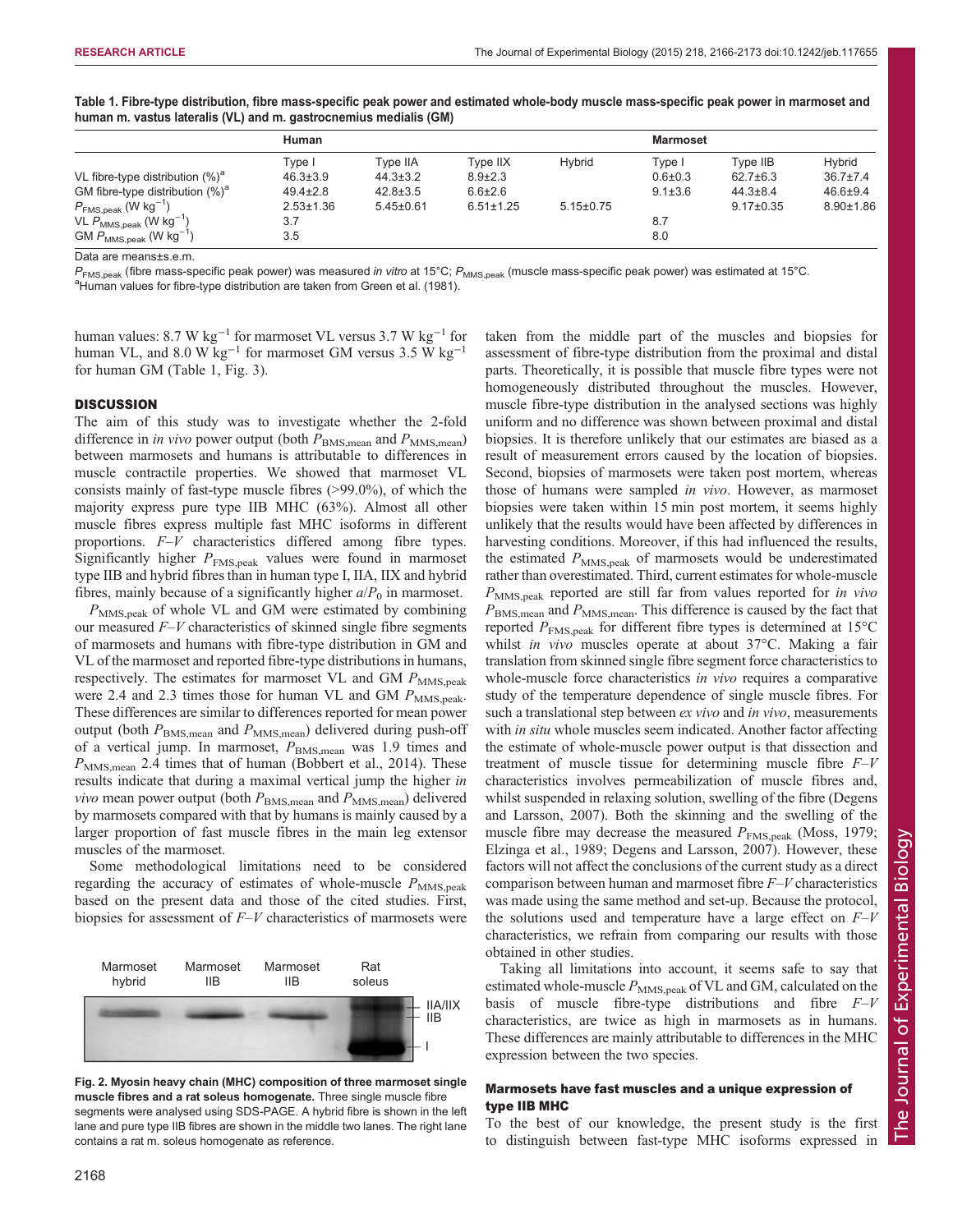<span id="page-3-0"></span>

|  |  | Table 2. Contractile properties of human type I, IIA, IIX and hybrid fibres and marmoset type IIB and hybrid fibres |
|--|--|---------------------------------------------------------------------------------------------------------------------|
|--|--|---------------------------------------------------------------------------------------------------------------------|

| <b>Species</b>    | N  | FCSA (µm <sup>2</sup> ) <sup>a</sup> | $P_0$ (N cm <sup>-2</sup> ) | $a/P_0^b$         | $V_{\rm max}$ (FL s <sup>-1</sup> ) <sup>c</sup> |
|-------------------|----|--------------------------------------|-----------------------------|-------------------|--------------------------------------------------|
| Human type I      |    | 5100±893*                            | $12.24 \pm 2.30$            | $0.10\pm0.02*$    | $0.33 \pm 0.10^*$                                |
| Human type IIA    | 27 | 7867±501*                            | $12.26 \pm 0.91$            | $0.09 \pm 0.00*$  | $0.86 \pm 0.03*$                                 |
| Human type IIX    |    | 6429±821*                            | $12.94 \pm 1.78$            | $0.12\pm0.02*$    | $0.80 \pm 0.10^*$                                |
| Human hybrid      | 10 | 7659±688*                            | $11.37 \pm 0.79$            | $0.10\pm0.01*$    | $0.80 \pm 0.06*$                                 |
| Marmoset type IIB | 77 | $4271 \pm 157$ *                     | $10.90 \pm 0.31$            | $0.33 \pm 0.02$ * | $0.80 \pm 0.02*$                                 |
| Marmoset hybrid   |    | 2561±586*                            | $12.45 \pm 1.42$            | $0.24 \pm 0.03*$  | $0.77 \pm 0.12^*$                                |

Data (means±s.e.m.) are shown for fibre cross-sectional area (FCSA), specific tension ( $P_0$ ), curvature of Hill's relationship (a/ $P_0$ ) and maximal shortening velocity  $(V_{\text{max}})$ . N, number of fibres.

Significant differences between fibre types are indicated with an asterisk ( $P$ <0.05).

asignificant differences for FCSA were found between: human type I and marmoset hybrid, human type IIA and marmoset type IIB, human type IIA and marmoset hybrid, human type IIX and marmoset type IIB, human type IIX and marmoset hybrid, human hybrid and marmoset type IIB, human hybrid and marmoset hybrid, and marmoset type IIB and marmoset hybrid.

 $^{\rm b}$ Significant differences for al $P_{0}$  were found between: marmoset type IIB fibres and all human fibre types (I, IIA, IIX and hybrid), and marmoset hybrid and all human fibre types (I, IIA, IIX and hybrid).

 $^c$ Significant differences for  $V_{\rm max}$  were found between: human type I fibres and all other fibre types, and human type IIA and marmoset type IIB.

non-human primate skeletal muscle. Our study shows that skeletal muscles of the small marmoset primate express MHC IIB, like small rodents such as mouse and rat. Comparison of our findings on marmoset muscles with those reported in the literature for VL and GM of other primates reveals some similarities and differences. Overall, small primates have relatively more fast fibres than large primates [\(Ariano et al., 1973; Petter and Jouffroy, 1993; Fitts et al.,](#page-7-0) [1998](#page-7-0); [Jouffroy et al., 1999](#page-7-0); [Myatt et al., 2011; Feng et al., 2012\)](#page-7-0) [\(Table 3\)](#page-4-0). [Myatt et al. \(2011\)](#page-7-0) reported fibre-type distributions in one orangutan (GM, Pongo abelii) and two chimpanzees (GM, Pan troglodytes). Orangutan GM had a muscle fibre-type distribution similar to that of humans, and chimpanzee GM had more fast-type muscles fibres. In rhesus macaque (Macaca mulatta), both VL and GM consist mainly of fast muscle fibres ([Fitts et al., 1998](#page-7-0); [Jouffroy](#page-7-0) [et al., 1999](#page-7-0)). In green vervet monkeys (Chlorocebus aethiops sabaeus), VL consists of an even higher percentage of fast fibres [\(Feng et al., 2012](#page-7-0)). In the bushbaby (Galago senegalensis), VL and GM mainly consist of fast glycolytic muscle fibres ([Ariano et al.,](#page-7-0) [1973](#page-7-0)), similar to the values reported in the present study for marmoset muscle. The smallest primate of which the muscle fibretype distribution has been studied is the grey mouse lemur (Microcebus murinus), of which the VL contained only fast muscle fibres ([Petter and Jouffroy, 1993](#page-7-0)). Taken together, our findings on muscle fibre-type distributions in marmoset seem to be in line with values reported in the literature for other primates. In smaller primate species, VL and GM consist of relatively more fast muscle fibres than in larger primate species. However, whether other primates also express type IIB MHC remains to be determined.

An intriguing question is why type IIB MHC is abundantly expressed in leg muscles of marmosets but not in adult human leg muscles [\(Smerdu et al., 1994](#page-7-0); [Ennion et al., 1995; Pereira Sant](#page-7-0)'Ana [et al., 1997; Wu et al., 2000](#page-7-0); [Horton et al., 2001\)](#page-7-0). Type IIB MHC mRNA expression in human skeletal muscle occurs only at very low levels; IIB MHC mRNA expression is upregulated only in cases of severe muscle degeneration/regeneration, but protein levels remain undetectable ([Harrison et al., 2011\)](#page-7-0). The lack of IIB MHC expression in human skeletal muscle is due to specific, key promoter sequences of the human gene which differ from those of the mouse IIB MHC gene [\(Harrison et al., 2011\)](#page-7-0). These sequences prevent binding of transcription factors (i.e. serum response factor and myocyte enhancer factor 2), which enhance transcription of IIB MHC. In addition, post-transcriptional control also may play a role [\(Harrison et al., 2011\)](#page-7-0). It has been suggested that the  $F-V$ characteristics of IIB muscle fibres may be incompatible with the biomechanical constraints of larger muscles [\(Pereira Sant](#page-7-0)'Ana et al., [1997; Allen et al., 2001](#page-7-0)). If this applies to the order of primates, it remains to be determined which other primate species express MHC IIB like the marmoset and which do not. Comparison of myosin IIB expression levels and sequence differences in the MHC promoter will allow determination of the extent to which the ability to express MHC IIB relates to primate body size. Such insight will improve our understanding of evolutionary development of the musculo-skeletal system.

# Muscle power-generating capacity: marmoset versus other (primate) species

Marmoset in vivo mean power output (both  $P_{\text{BMS,mean}}$  and  $P_{\text{MMS,mean}}$ ) is about twice as high as that of human. Other primates seem to have the ability to generate an even higher  $P_{\text{BMS,mean}}$  or  $P_{\text{MMS,mean}}$  during push-off in a vertical jump. For instance, for the

> curves of marmoset and human muscles. Muscle mass-specific peak power  $(P_{MMS,peak})$ was derived from the whole-muscle  $F-V$ relationship, which was estimated by adding at each velocity the force output of the relative fractions of different fibre types.  $(A,B) F-V$ (dashed) and P–V (solid) curve of marmoset (thick) and human (thin) VL (A) and GM (B). FL, fibre length.

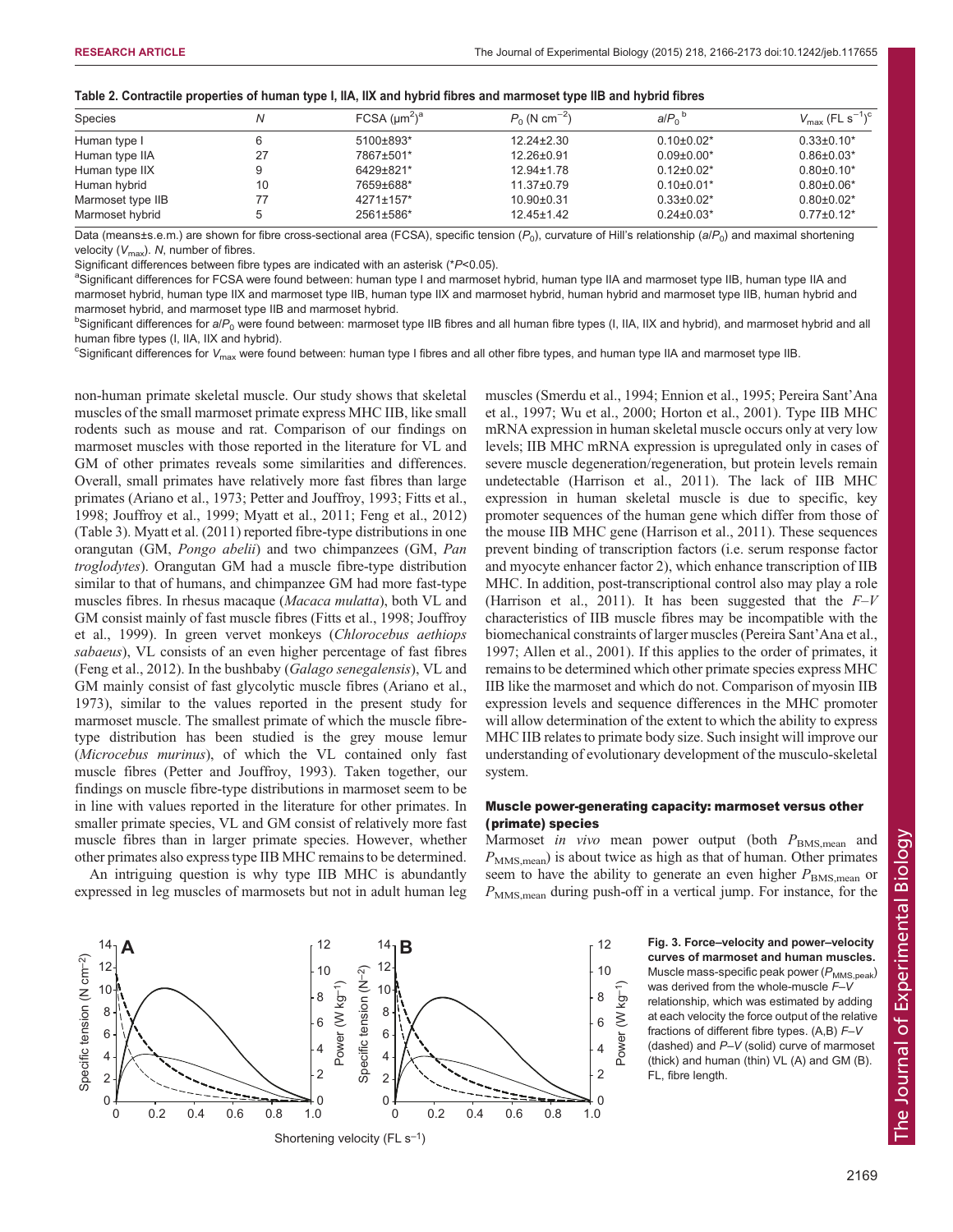| <b>Species</b>                                        | Author                    | Mass (kg)         | Muscle         | Type I | Type II |      |     |        |          |
|-------------------------------------------------------|---------------------------|-------------------|----------------|--------|---------|------|-----|--------|----------|
|                                                       |                           |                   |                |        | A       | B    | X   | Hybrid | Method   |
| Human (Homo sapiens)                                  | Green et al., 1981        | 79.1              | VL             | 46.3   | 44.3    |      | 8.9 |        | ATPase   |
|                                                       |                           |                   | <b>GM</b>      | 49.4   | 42.8    |      | 6.6 |        |          |
| Chimpanzee (Pan troglodytes) <sup>a</sup>             | Myatt et al., 2011        | 56/62             | <b>GM</b>      | 14/16  | 83/82   |      |     |        | MAb      |
| Orangutan (Pongo abelii)                              | Myatt et al., 2011        | 42                | <b>GM</b>      | 47     | 51      |      |     |        | MAb      |
| Rhesus macaque (Macaca mulatta)                       | <b>Fitts et al., 1998</b> | 9.4               | <b>GM</b>      | 23     | 24      |      | 49  | 4      | MAb      |
|                                                       | Jouffroy et al., 1999     | $5 - 6$           | VL             | 15     | 85      |      |     |        | MAb      |
|                                                       |                           |                   | <b>GM</b>      | 22     | 78      |      |     |        |          |
| Green vervet monkey (Chlorocebus aethiops<br>sabaeus) | Choi et al., 2012         | 5.6               | VL             |        | 79      |      |     | 21     | SDS-PAGE |
|                                                       | Feng et al., 2012         | 5.6               | VL             | 6      | 78      | 16   |     |        | ATPase   |
| Marmoset (Callithrix jacchus)                         | Present study             | 0.34              | <b>VL Dist</b> | 0.1    |         | 68.9 |     | 31.0   | MAb      |
|                                                       |                           |                   | <b>VL Prox</b> | 1.1    |         | 56.5 |     | 42.4   |          |
|                                                       |                           |                   | <b>GM Dist</b> | 8.6    |         | 48.0 |     | 43.4   |          |
|                                                       |                           |                   | <b>GM Prox</b> | 9.7    |         | 40.6 |     | 49.7   |          |
| Bushbaby (Galago senegalensis)                        | Ariano et al., 1973       | $0.25 - 0.31^{b}$ | VL             |        | 13      | 87   |     |        | ATPase   |
|                                                       |                           |                   | <b>GM</b>      | 15     | 29      | 56   |     |        |          |
| Grey mouse lemur (Microcebus murinus)                 | Petter and Jouffroy, 1993 |                   | VL             |        | 47.3    | 52.7 |     |        | ATPase   |
|                                                       |                           |                   | <b>GM</b>      | 21.8   | 37.8    | 40.3 |     |        |          |

#### <span id="page-4-0"></span>Table 3. Literature overview of fibre-type distribution in different (primate) species

MAb, monoclonal antibodies; Dist, distal; Prox, proximal.

<sup>a</sup>Chimpanzee data are for females/males.

<sup>b</sup>Values for mass are not reported by [Ariano et al. \(1973\)](#page-7-0) so values displayed are from [Aerts \(1998](#page-7-0)).

bushbaby, power values of 171 W kg<sup>-1</sup>  $P_{\text{BMS,mean}}$  and 683 W kg<sup>-1</sup>  $P_{\text{MMS,mean}}$  have been calculated from data in the literature (for references, see [Bobbert et al., 2014](#page-7-0)). These values are 6.3-fold and 3.7-fold those reported for humans, respectively, and 3.3- and 1.6 fold those shown here for the marmoset. Again, the question arises of whether this difference in *in vivo* power-generating capacity is related to differences in fibre-type distribution and/or muscle fibre  $F-V$ characteristics. As reported above, muscle fibre-type distribution is likely to be fairly similar in marmosets and bushbabies [\(Ariano et al.,](#page-7-0) [1973\)](#page-7-0). However, to the best of our knowledge, as yet no data are available on the power-generating capacity of bushbaby muscle fibres.  $P_{\text{FMS,peak}}$  of different species needs to be compared within the same experimental set-up using the same solutions in order to make definitive statements about possible differences in power-generating capacity. In this context it is interesting to note, as we did before [\(Bobbert et al., 2014\)](#page-7-0), that the reported  $P_{\text{MMS,mean}}$  delivered by marmosets and bushbabies during a vertical jump is similar to or even higher than  $P_{\text{MMS,peak}}$  measured for supramaximally stimulated in situ rat m. gastrocnemius medialis (i.e. 530 W kg<sup>-1</sup> muscle mass) at 35°C ([Furrer et al., 2013](#page-7-0)).

In a recent forward simulation study, it was shown that isometric downscaling of a human musculoskeletal model to the size of a marmoset leads to a reduction in jump height from about 40 cm to about 10 cm, because the  $F-V$  relationship limits power and work production [\(Bobbert et al., 2014\)](#page-7-0). The higher percentage of fast muscle fibres in smaller primates and the higher power output is one of the factors that helps us understand why real marmosets, despite their small size, actually jump higher than humans ([Bobbert et al., 2014](#page-7-0)).

Further research is warranted to uncover mechanisms underlying the differences between in situ and in vitro muscle power measurements on the one hand, and an animal's jumping performance in vivo on the other hand. As a first next step, development of a realistic musculoskeletal model of the marmoset seems indicated.

## **Conclusions**

The results of this study show that the 2-fold difference observed in *in vivo* mean power output (both  $P_{\text{BMS,mean}}$  and  $P_{\text{MMS,mean}}$ ) between marmosets and humans is attributable to differences

in muscle fibre contractile properties. This is explained by marmosets having a higher percentage of fast muscle fibres. Surprisingly, marmosets seem to be unique amongst primates in that they have a high percentage of type IIB fibres in leg muscles. To the best of our knowledge, type IIB MHC expression in leg muscles fibres has not been reported yet for any other primate species.

## MATERIALS AND METHODS Marmoset muscle biopsies

Muscle biopsies were obtained within 15 min post mortem from four adult common marmosets (*C. jacchus*, three males and one female, age  $3.5\pm$ 0.5 years, mass 0.343±0.035 kg).

Animals were housed in pairs in spacious cages enriched with climbing attributes. Intensive veterinary supervision was present during the study. The facility was under controlled conditions of humidity (>60%), temperature (22–26°C) and lighting (12 h light:12 h dark cycles). The marmosets were fed daily with pellet chow for New World monkeys (Special Diet Services, Witham, Essex, UK), enriched with peanuts, biscuits, fruit, vegetables and an occasional mealworm.Water was available ad libitum. Animals were enrolled in another project at the Biomedical Primate Research Centre (BPRC) regarding the effects of Parkinson's disease. According to the Dutch law on animal experimentation, the study was approved by the Ethical Review Committee of the BPRC. For the project regarding effects of Parkinson's disease, the animals had received behavioural training and their behaviour had been monitored weekly. Animals were killed in an early stage of the induction of Parkinson's disease and were considered as lightly affected or not affected by the disease, as judged from behavioral measurements. Furthermore, post mortem, no sign of neurodegeneration was observed by immunohistochemical staining of the target brain tissue.

For measurement of muscle fibre  $F-V$  characteristics, a small piece  $(2\times2\times5$  mm) of muscle tissue was cut from the middle of VL. For immunohistochemical analysis, biopsies (2×2×5 mm) from VL and GM were taken from both the distal and proximal parts of each muscle.

## Human muscle biopsies

Human muscle biopsies were collected from the VL of nine human subjects (age 24.3±3.9 years) who were enrolled in a previous study ([Salvadego](#page-7-0) [et al., 2013\)](#page-7-0). All subjects had given their informed consent. The local ethical committees of the University of Primorska, Koper, Slovenia, approved obtaining the human biopsies.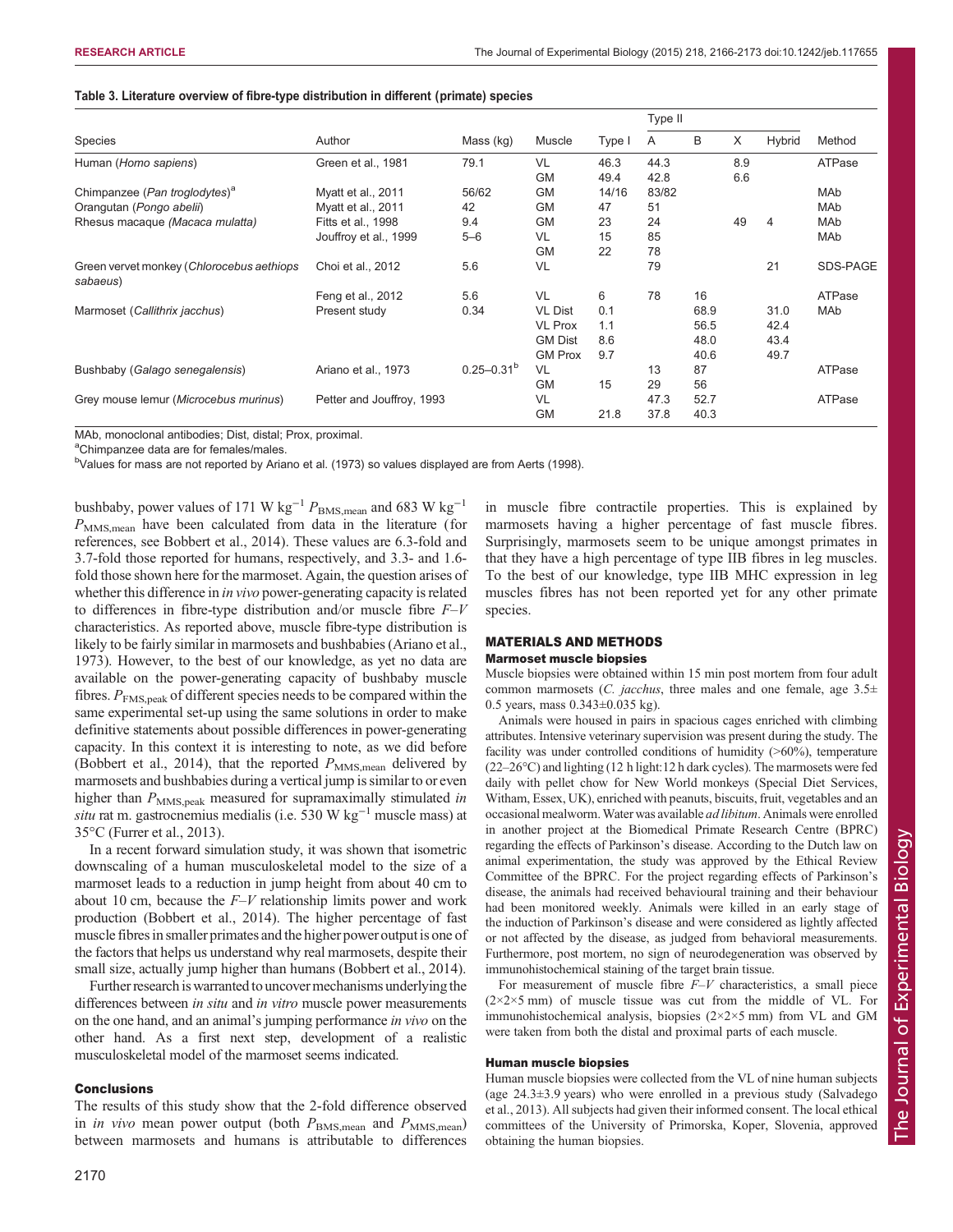## Determination of marmoset fibre-type distribution Immunohistochemistry

Muscle biopsies were frozen and stored in liquid nitrogen until use. Sections (10 µm) were cut using a cryostat at –20°C, air dried and stored at −80°C until use. Fibre-type distribution was determined by immunohistochemical staining ofMHCs. Monoclonal antibodies were used against MHC I (BA-D5, 1:1000), MHC IIA (SC-71, 1:1000), MHC IIB (F30, 1:1000) and MHC IIX (6H1, 1:200) (Developmental Studies Hybridoma Bank, The University of Iowa) ([Miller et al., 1985; Schiaffino et al., 1989; Lucas et al., 2000](#page-7-0)). Secondary antibodies against mouse IgG2b (Alexa Fluor 488, 1:200), IgG1 (Alexa Fluor 488, 1:200) and IgM (Alexa Fluor 647, 1:200) (Invitrogen, USA) were used. Sections were blocked with goat serum (Invitrogen, USA) in phosphatebuffered saline (PBS) for 30 min at 25°C. Subsequently, sections were incubated with primary antibody for 60 min followed by incubation with secondary antibody incubation for 60 min, both at 25°C. Each incubation was followed by three 3 min washes in PBS with Tween (PBST) (Sigma-Aldrich, USA). Cell membranes were visualized by incubation of the sections with wheat germ agglutinin (WGA, 1:50) (Invitrogen, USA) for 20 min at 25°C followed by washing 2 times with PBST for 3 min and once with PBS for 3 min. Slides were mounted with Vectashield HardSet containing 4′,6 diamidino-2-phenylindole (DAPI). Images were captured using a CCD camera (PCO, Sensicam, Kelheim, Germany) with a 20× objective connected to a fluorescence microscope (Axiovert 200M, Zeiss, Göttingen, Germany) with image-processing software (Slidebook 4.1, Intelligent Image Innovations, Denver, CO, USA). Typical examples of staining of different MHC isoforms are displayed in Fig. 4.

#### Data analysis

Per biopsy, MHC expression was assessed in 500 fibres. Fibres were subdivided into type I and type IIB fibres and the following hybrid forms: mainly type IIA with IIX, mainly type IIB with IIA and IIX, and mainly type IIX with IIA.

# F–V characteristics of human and marmoset skinned single muscle fibre segments

# Solutions

Solutions were as described previously ([Larsson and Moss, 1993; Degens](#page-7-0) [and Larsson, 2007](#page-7-0); [Degens et al., 2010](#page-7-0)). Relaxing solution contained (mmol  $1^{-1}$ ): MgATP 4.5, free Mg<sup>2+</sup> 1, imidazole 10, EGTA 2 and KCl 100; pH was adjusted to 7.0 with KOH. Activating solution ( pCa 4.5) contained, in addition to Ca<sup>2+</sup> (mmol 1<sup>-1</sup>): MgATP 5.3, free Mg<sup>2+</sup> 1, imidazole 20, EGTA 7, creatine phosphate 19.6 and KCl 64; pH 7.0.

#### Preparation of muscle biopsies

Muscle biopsies were cut into small bundles and immersed for 24 h in a 50% glycerol, 50% relaxing solution at 4°C. For prolonged storage, muscle fibre bundles were treated in relaxing solution with increasing sucrose concentration and were stored in 2 mol  $1^{-1}$  sucrose at  $-80^{\circ}$ C until further analysis [\(Frontera](#page-7-0) [and Larsson, 1997\)](#page-7-0). Prior to analysis, biopsies were desucrosed and stored in glycerol/relaxing solution at −20°C and used within 1 month.

#### Preparation of skinned single muscle fibre segments

Single muscle fibre segments were prepared as described previously ([Larsson and Moss, 1993; Gilliver et al., 2011\)](#page-7-0). In summary, the muscle fibre bundles were placed for 20 min in relaxing solution containing 1% Triton X-100 to permeabilize the membranes and sarcoplasmic reticulum. Single fibre segments were extracted from the bundles in the relaxing solution and mounted in a permeabilized fibre test system (400, Aurora Scientific Inc., Aurora, ON, Canada). Each fibre segment was then attached with nylon thread to fine insect pins mounted on a force transducer (403A, Aurora Scientific Inc.) and motor arm (312C, Aurora Scientific Inc.). The force transducer and motor arm were mounted over a moveable plate containing a set of wells, with a glass base. The plate was cooled to 15°C and the set-up ( plate, force transducer and motor) was mounted on an inverted microscope (Olympus IX71, Tokyo, Japan). The average sarcomere length



Fig. 4. Immunofluorescence images of marmoset GM. Serial sections were stained (green) with monoclonal antibodies against MHC I (A), MHC IIA (B), MHC IIB (C) and MHC IIX (D). Nuclei were stained with DAPI (blue) and cell membranes were stained with wheat germ agglutinin (WGA, red). Scale bar indicates 100 µm.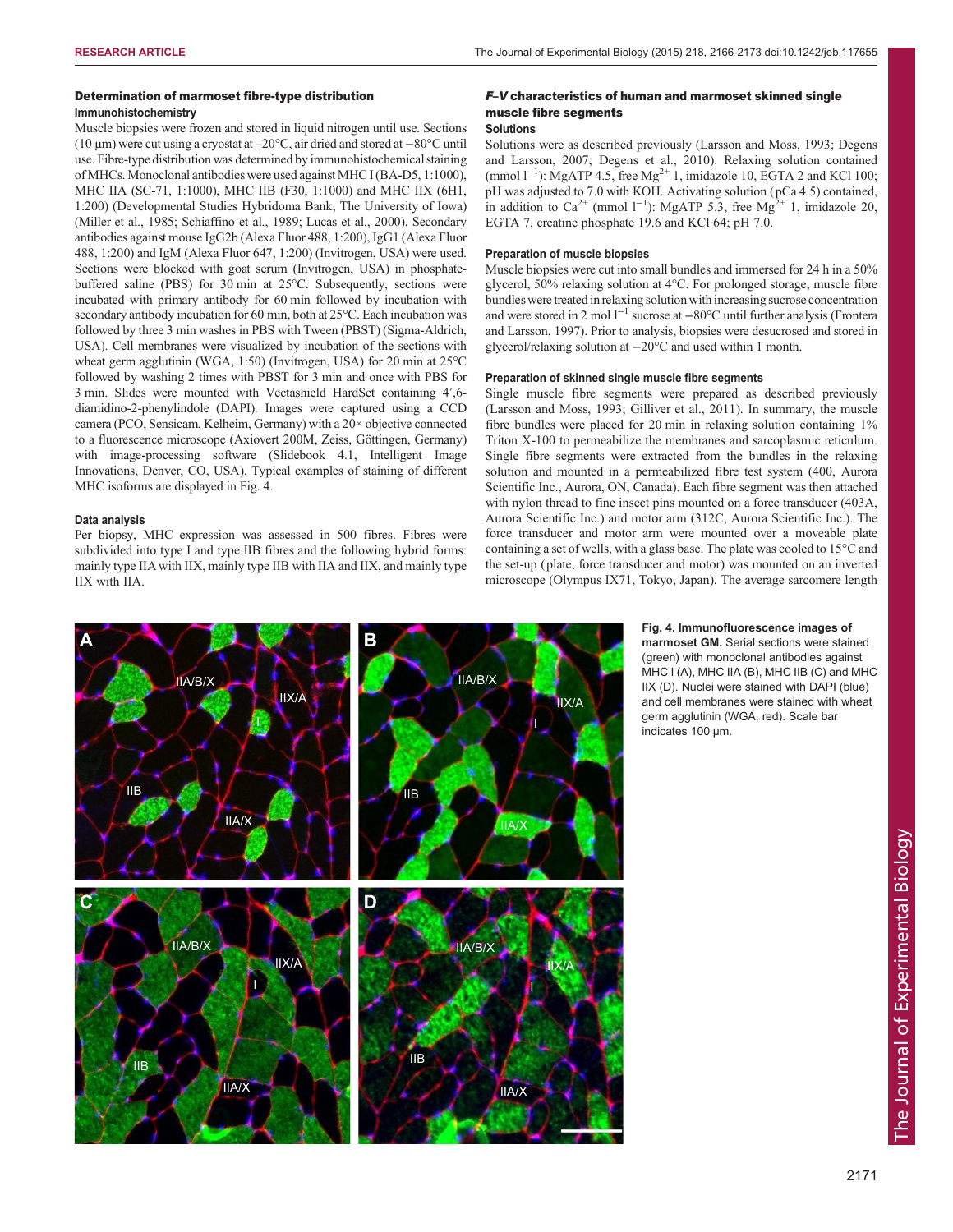was determined using a Fourier transformation of the sarcomere striation pattern (900A, Aurora Scientific Inc.). Fibre segment length was adjusted to optimum sarcomere length.

Prior to the  $F-V$  measurements, the diameter of the muscle fibre segment was assessed at three locations along its length while being submerged in relaxing solution. Fibre width was measured in liquid, assuming a circular circumference. Fibre diameter measured in air and liquid are closely correlated ( $R^2 \approx 0.90$ ) ([Degens and Larsson, 2007](#page-7-0)). In order to be able to compare data of this study with those from others that measured fibre CSA while the fibre was suspended in air, values for FCSA,  $P_0$  and  $P_{peak}$  were multiplied by 1.25 ([Degens and Larsson, 2007\)](#page-7-0). No correction was made for swelling of the fibre during skinning. Fibre segment length was measured to the nearest 0.01 mm.

#### Determination of marmoset optimal sarcomere length

For marmoset muscle fibre segments, optimum sarcomere length had to be determined. Optimum sarcomere length was determined in five fibre segments by repeatedly moving the segments from relaxing to activating solution at randomly determined sarcomere lengths around 2.6  $\mu$ m. To correct for force decrements due to switching between relaxing and activating solution, a least squares linear regression line was fitted to the force data over activations. The slope of this line shows the average decrement in force after a transfer of the muscle fibre from relaxing to activating solution. Using this slope, force data were corrected for this force decrement.

#### Determination of contractile properties

To determine contractile properties of muscle fibre segments, a fibre was transferred from relaxing solution into activating solution ( $pCa<sup>2+</sup>$ 4.5 mmol l<sup>-1</sup>) and, once an isometric force plateau was reached, subjected to four sequences of four isotonic shortening steps, as described elsewhere ([Bottinelli et al., 1996\)](#page-7-0) (Fig. 5A,B). During each sequence, the lever arm moved at a speed sufficient to maintain muscle fibre force at a predetermined percentage of its isometric force. Each sequence consisted of four force steps (each 150 ms long). Force levels ranged from 0.90 to 0.05 of maximal isometric force. Following each sequence, fibre segments were rapidly re-stretched to their original lengths while still in activating solution. This rapid re-stretch was shown to help maintain sarcomere integrity and maintain stability of the muscle fibre segments during long series of contractions ([Brenner, 1983](#page-7-0)). During isotonic shortening protocols, maximal shortening of fibre segments was less than 20% of the initial length.

#### Determination of MHC composition of skinned single muscle fibre segments

After determination of muscle fibre contractile characteristics, fibre segments were stored in sodium dodecyl sulphate (SDS) sample buffer



and kept at −20°C if MHC typing was performed within a week or at −80°C if this occurred more than a week after the contractile measurements. All chemicals were obtained from Sigma-Aldrich (The Netherlands) unless stated otherwise. Before analysis, samples were denatured at 100°C for 2 min. MHCs were separated using SDS-PAGE as previously described ([Larsson and Moss, 1993; Degens and Larsson, 2007](#page-7-0); [Degens et al., 2010](#page-7-0)). Briefly, samples were separated for 27 h at 275 V on a 7% polyacrylamide gel containing 35% glycerol. Gels were stained using a Silverstain Plus kit (Bio-Rad, Hemel Hempstead, UK). MHC isoforms were identified based on migration distances of the proteins. Human fibres were subdivided into pure type I, pure IIA, pure IIX and hybrid fibres. Marmoset fibres were subdivided in pure type IIB fibres and hybrid fibres. Single bands were considered to identify pure type IIB fibres while multiple bands identified hybrid fibres.

#### Data analysis

Force and length data were analysed as described previously [\(Gilliver et al.,](#page-7-0) [2009\)](#page-7-0). Force was averaged over the last 50–120 ms. Shortening velocity was calculated by fitting a least squares linear regression line to the same last 50–120 ms of the length trace. The force and velocity data points were used to fit a hyperbolic Hill equation ([Hill, 1938\)](#page-7-0) using a non-linear least-squares regression (Fig. 5C). This fit yielded Hill constants  $a$  and  $b$ , which together with specific tension ( $P_0$  in N cm<sup>-2</sup>), were used to estimate maximal unloaded shortening velocity of muscle fibre segments  $[V_{\text{max}}]$  in fibre lengths (FL)  $s^{-1}$ ]. The fraction (M) of maximal force (P<sub>0</sub>) or shortening velocity  $(V_{\text{max}})$  at which muscle fibre peak power  $(P_{\text{FMS,peak}})$  was generated was derived from Hill's equation as:

$$
M = (\sqrt{1+G-1})/G,
$$

where G is  $P_0/a$  or  $V_{\text{max}}/b$  [\(Woledge et al., 1985](#page-7-0)).  $P_{\text{FMS,peak}}$  was calculated as  $M^2 \times P_0 \times V_{\text{max}}$ .

Data were rejected if during the isotonic protocol the isometric force decreased by more than 10% and/or sarcomere length at rest changed by more than 0.1 µm and/or if  $R^2$  for  $V_{\text{max}}$  was <0.96 when fitting Hill's equation to the data.

#### Human and marmoset total VL and GM peak power estimates

Using relative proportions of muscle fibre types in VL and GM and their contractile characteristics for both humans and marmosets,  $P_{\text{MMS,peak}}$  $(in W kg<sup>-1</sup> muscle) was estimated for whole VL and GM. For fibre-type$ distributions of human VL and GM, we used data reported in the literature ([Green et al., 1981\)](#page-7-0).  $P_{\text{MMS,peak}}$  was derived from the whole-muscle  $F-V$ relationship, which was estimated by adding at each velocity the force output of the relative fractions of different fibre types.

> Fig. 5. Typical examples of muscle fibre segment F-V measurements. (A) Muscle fibre relative force during the four isotonic shortening sequences. (B) Muscle fibre relative length during the four isotonic shortening sequences. (C) Using the average force (over the last 50–120 ms) and shortening velocity (incline of fibre fragment length in the same period) of each of the 16 isotonic force levels, a Hill curve was fitted.